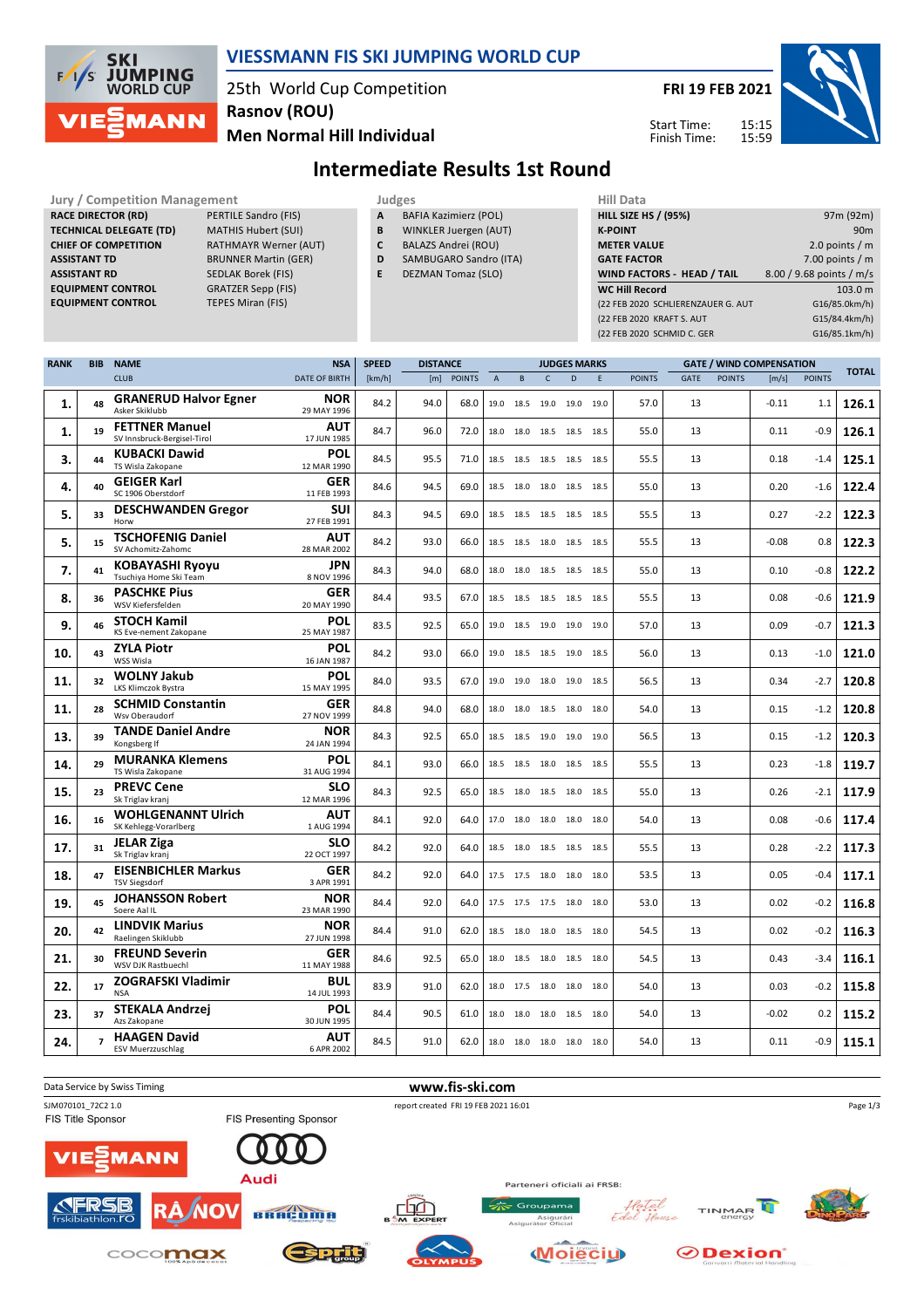

## **VIESSMANN FIS SKI JUMPING WORLD CUP**

25th World Cup Competition **Men Normal Hill Individual Rasnov (ROU)**

**FRI 19 FEB 2021**

Start Time: Finish Time:



## **Intermediate Results 1st Round**

| <b>RANK</b> | <b>BIB</b>      | <b>NAME</b>                                                   | <b>NSA</b>                | <b>SPEED</b> | <b>DISTANCE</b> |               |             | <b>JUDGES MARKS</b> |              |                          |   | <b>GATE / WIND COMPENSATION</b> |      |               |         | <b>TOTAL</b>  |       |
|-------------|-----------------|---------------------------------------------------------------|---------------------------|--------------|-----------------|---------------|-------------|---------------------|--------------|--------------------------|---|---------------------------------|------|---------------|---------|---------------|-------|
|             |                 | <b>CLUB</b>                                                   | <b>DATE OF BIRTH</b>      | [km/h]       | [m]             | <b>POINTS</b> | $\mathsf A$ | $\sf{B}$            | $\mathsf{C}$ | D.                       | E | <b>POINTS</b>                   | GATE | <b>POINTS</b> | [m/s]   | <b>POINTS</b> |       |
| 25.         | 27              | <b>KLIMOV Evgeniy</b><br><b>GBU TSTOVS Mos obl Start Perm</b> | <b>RUS</b><br>3 FEB 1994  | 84.1         | 91.0            | 62.0          |             | 18.0 18.0           |              | 18.0 18.5 18.0           |   | 54.0                            | 13   |               | 0.13    | $-1.0$        | 115.0 |
| 26.         | 21              | <b>BARTOL Tilen</b><br>SSK Sam Ihan                           | <b>SLO</b><br>17 APR 1997 | 84.1         | 91.0            | 62.0          |             | 18.0 18.0           |              | 18.0 18.5 18.0           |   | 54.0                            | 13   |               | 0.27    | $-2.2$        | 113.8 |
| 26.         | 20 <sub>0</sub> | <b>PETER Dominik</b><br>Am Bachtel wald                       | <b>SUI</b><br>30 MAY 2001 | 84.7         | 90.5            | 61.0          |             |                     |              | 18.0 18.0 18.0 18.5 18.0 |   | 54.0                            | 13   |               | 0.15    | $-1.2$        | 113.8 |
| 28.         | 18              | <b>TROFIMOV Roman Sergeevich</b><br>Sdushor CSP N. Novgorod   | <b>RUS</b><br>19 NOV 1989 | 84.1         | 90.0            | 60.0          |             | 18.5 18.0           |              | 18.0 18.0 18.0           |   | 54.0                            | 13   |               | 0.07    | $-0.6$        | 113.4 |
| 29.         | 25              | <b>NAKAMURA Naoki</b><br>Tokai University Sapporo Ski Club    | JPN<br>19 SEP 1996        | 83.9         | 90.0            | 60.0          |             | 17.5 17.5           |              | 17.5 17.5 17.0           |   | 52.5                            | 13   |               | 0.08    | $-0.6$        | 111.9 |
| 30.         | 14              | <b>PRESECNIK Jernej</b><br>Ssk Ljubno btc                     | SLO<br>18 JAN 2002        | 84.5         | 89.0            | 58.0          |             |                     |              | 17.5 18.0 17.5 18.0 17.5 |   | 53.0                            | 13   |               | 0.02    | $-0.2$        | 110.8 |
| 31.         | 24              | <b>WASEK Pawel</b><br>WSS Wisla                               | <b>POL</b><br>2 JUN 1999  | 84.1         | 89.5            | 59.0          |             |                     |              | 17.5 17.0 17.5 17.5 17.5 |   | 52.5                            | 13   |               | 0.16    | $-1.3$        | 110.2 |
| 32.         | 12              | <b>BACHLINGER Niklas</b><br>WSV Schoppernau                   | <b>AUT</b><br>22 DEC 2001 | 84.2         | 88.5            | 57.0          |             |                     |              | 17.5 17.5 17.0 17.5 18.0 |   | 52.5                            | 13   |               | 0.07    | $-0.6$        | 108.9 |
| 33.         | 38              | <b>SATO Yukiya</b><br>Megmilk Snow Brand Ski Team             | <b>JPN</b><br>19 JUN 1995 | 83.9         | 88.5            | 57.0          |             |                     |              | 17.5 17.5 17.5 17.5 17.0 |   | 52.5                            | 13   |               | 0.18    | $-1.4$        | 108.1 |
| 34.         | 34              | <b>HAMANN Martin</b><br>SG Nickelhuette Aue                   | GER<br>10 APR 1997        | 84.1         | 90.0            | 60.0          |             | 16.5 16.0           |              | 17.0 17.0 16.5           |   | 50.0                            | 13   |               | 0.26    | $-2.1$        | 107.9 |
| 34.         | 22              | <b>HAARE Anders</b><br>Vikersund IF                           | <b>NOR</b><br>7 DEC 1999  | 84.5         | 88.5            | 57.0          |             |                     |              | 17.5 17.5 18.0 17.5 17.5 |   | 52.5                            | 13   |               | 0.20    | $-1.6$        | 107.9 |
| 36.         | 35              | <b>SATO Keiichi</b><br>Megmilk Snow Brand Ski Team            | <b>JPN</b><br>27 JUL 1997 | 83.8         | 88.5            | 57.0          |             |                     |              | 17.5 17.0 17.5 17.5 17.0 |   | 52.0                            | 13   |               | 0.24    | $-1.9$        | 107.1 |
| 37.         | $\mathbf{R}$    | <b>KALINICHENKO Vitaliy</b><br>ShVSM of Ivano-Frankivsk       | <b>UKR</b><br>9 AUG 1993  | 84.1         | 87.0            | 54.0          |             |                     |              | 17.5 17.0 17.5 17.5 17.5 |   | 52.5                            | 13   |               | 0.01    | $-0.1$        | 106.4 |
| 38.         | 5               | <b>WOERGOETTER Marco</b><br>Kitzbueheler Ski Club - KSC       | <b>AUT</b><br>16 OCT 2002 | 84.1         | 86.5            | 53.0          |             |                     |              | 17.5 17.0 17.0 17.0 17.5 |   | 51.5                            | 13   |               | $-0.12$ | 1.2           | 105.7 |
| 39.         | 26              | <b>AMMANN Simon</b><br><b>SSC Toggenburg</b>                  | SUI<br>25 JUN 1981        | 84.4         | 88.5            | 57.0          |             | 16.5 16.5           |              | 16.5 16.5 16.5           |   | 49.5                            | 13   |               | 0.24    | $-1.9$        | 104.6 |
| 40.         |                 | <b>VASSILYEV Danil</b>                                        | <b>KAZ</b><br>22 JUL 2004 | 83.9         | 85.0            | 50.0          |             |                     |              | 17.0 17.0 17.0 17.5 16.5 |   | 51.0                            | 13   |               | 0.09    | $-0.7$        | 100.3 |
| 41.         | 10              | <b>MAKSIMOCHKIN Mikhail</b><br>Sdushor CSP N. Novgorod Dinamo | <b>RUS</b><br>29 AUG 1993 | 84.1         | 85.0            | 50.0          |             |                     |              | 16.5 16.5 17.0 17.0 16.0 |   | 50.0                            | 13   |               | $-0.02$ | 0.2           | 100.2 |
| 42.         |                 | <b>CACINA Daniel Andrei</b><br>Cs Dinamo rasnov               | <b>ROU</b><br>17 OCT 2001 | 84.1         | 84.5            | 49.0          |             |                     |              | 17.0 17.0 17.0 17.5 17.0 |   | 51.0                            | 13   |               | 0.07    | $-0.6$        | 99.4  |
| 43.         | 6               | <b>PURTOV Mikhail</b><br>Sdushor Aist nizhny tagil            | <b>RUS</b><br>28 MAY 2002 | 84.2         | 83.0            | 46.0          |             |                     |              | 16.5 16.5 17.0 17.0 16.5 |   | 50.0                            | 13   |               | $-0.03$ | 0.3           | 96.3  |
| 44.         | $\mathbf{1}$    | <b>MUMINOV Sabirzhan</b><br>Almaty                            | KAZ<br>16 APR 1994        | 83.9         | 81.5            | 43.0          |             | 16.5 16.5           |              | 16.5 17.0 16.5           |   | 49.5                            | 13   |               | 0.25    | $-2.0$        | 90.5  |
| 45.         | $\overline{2}$  | <b>BATBY Alessandro</b><br>C.S courchevel                     | <b>FRA</b><br>20 NOV 2001 | 84.3         | 79.5            | 39.0          |             |                     |              | 16.5 16.5 16.5 17.0 16.0 |   | 49.5                            | 13   |               | 0.30    | $-2.4$        | 86.1  |
| 46.         | 11              | <b>MARUSIAK Yevhen</b><br>ShVSM of Ivano-Frankivsk            | <b>UKR</b><br>16 MAR 2000 | 83.5         | 75.5            | 31.0          |             |                     |              | 16.0 16.0 16.0 16.5 15.5 |   | 48.0                            | 13   |               | 0.10    | $-0.8$        | 78.2  |

| ' Diso | .                                                    |            |                      |  |  |  |  |  |  |  |  |  |  |
|--------|------------------------------------------------------|------------|----------------------|--|--|--|--|--|--|--|--|--|--|
|        | <b>FOUBERT V.</b><br>$\sim$<br><b>Valentin</b><br>IJ | <b>FRA</b> | $\sim$<br><b>SUE</b> |  |  |  |  |  |  |  |  |  |  |
|        | <b>MEDWED Elias</b>                                  | AU         | $\sim$<br>つしに        |  |  |  |  |  |  |  |  |  |  |

SCE 4 : SUIT